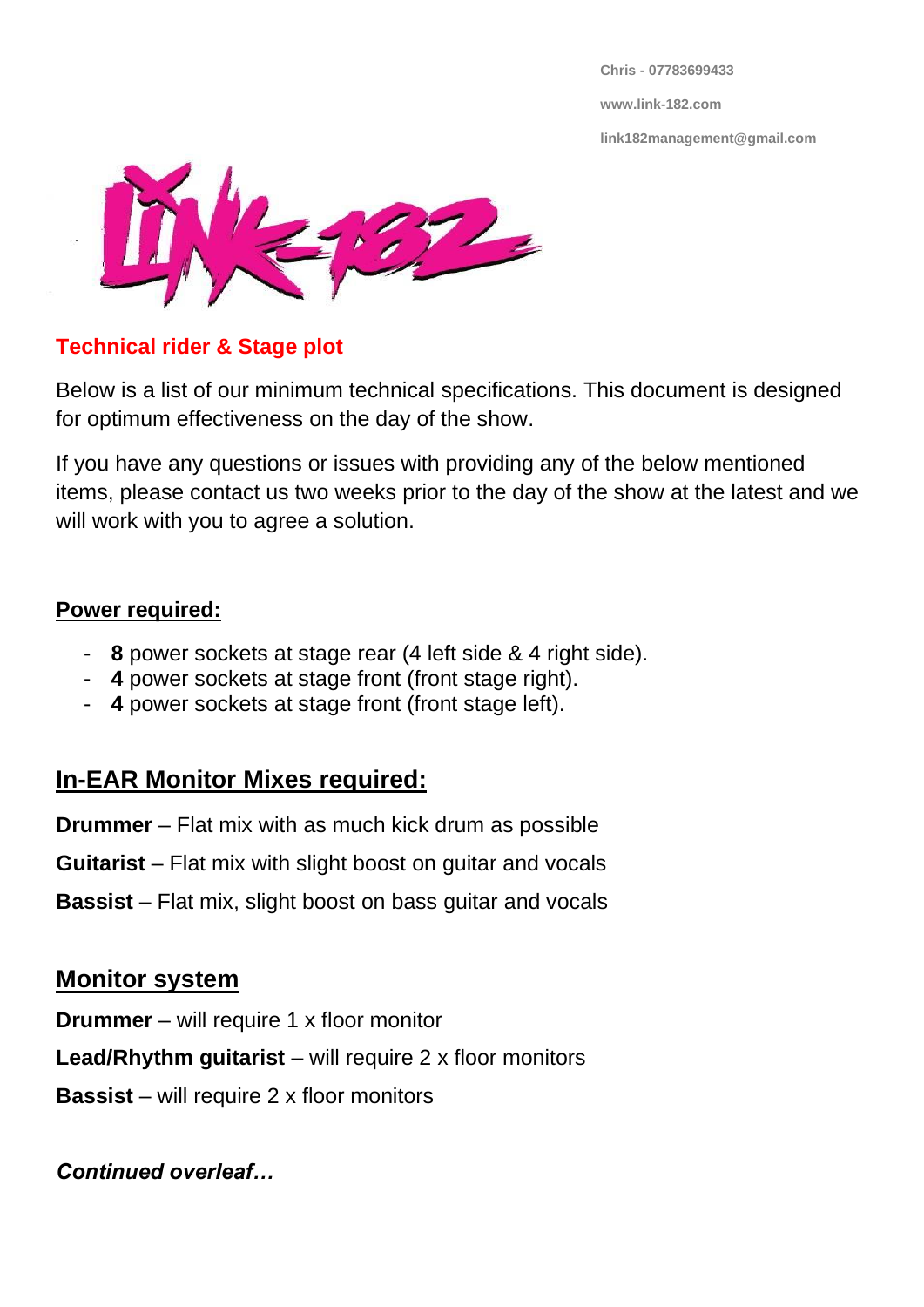#### **Intro Track:**

Intro track will play through the Roland SPD SX.

Please increase the volume of intro track (i.e louder than background/filler music) as it is part of the show and should be show volume.

Please also send intro track to all IEMs

#### **Lighting (only applies to indoor venues or outdoor stages at night):**

The stage walk-on is during the Stranger Things Sound track. Band take positions up ¾ of the way through as the intro music progresses.

Please ensure stage is blacked out during the first part of the intro, except to provide required lighting to enable a safe walk on.

Then, stage lights up as soon as the Drums kick in with the song **Feeling This.** 

Please ensure stage is blacked out after the song **All the small things** going into the **Violence** sample, then stage lights up as soon as drums kick in at x minutes.

\*\* Please do ensure enough stage lighting is on/up when band enters the stage, to avoid accidents and so we can find our positions, guitars etc. Thanks!

*Please turn over for Stage plot…*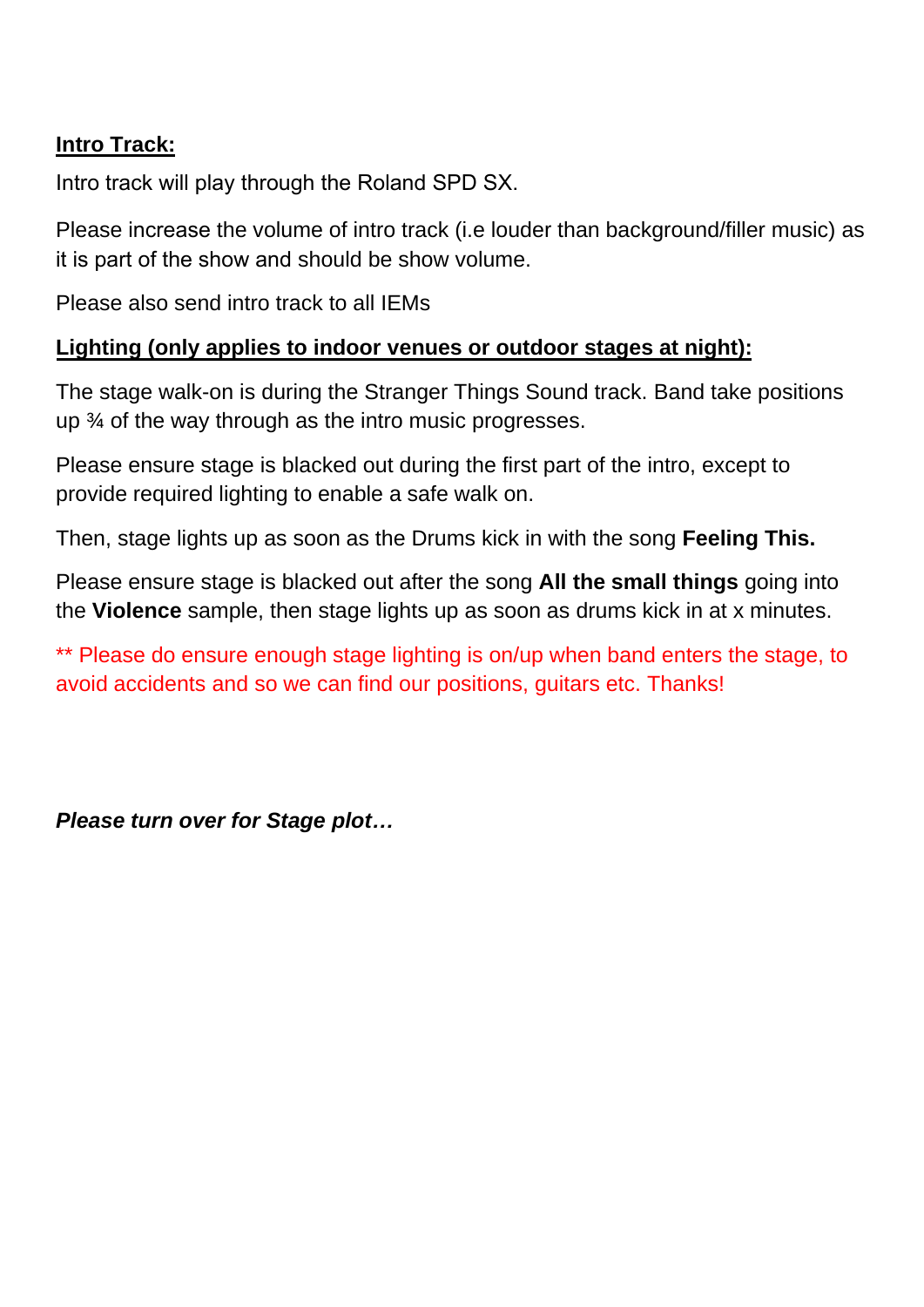## **Stage plot**

### Link-182 Stage Plot



*Please turn over for Input/Channel list for the desk…*